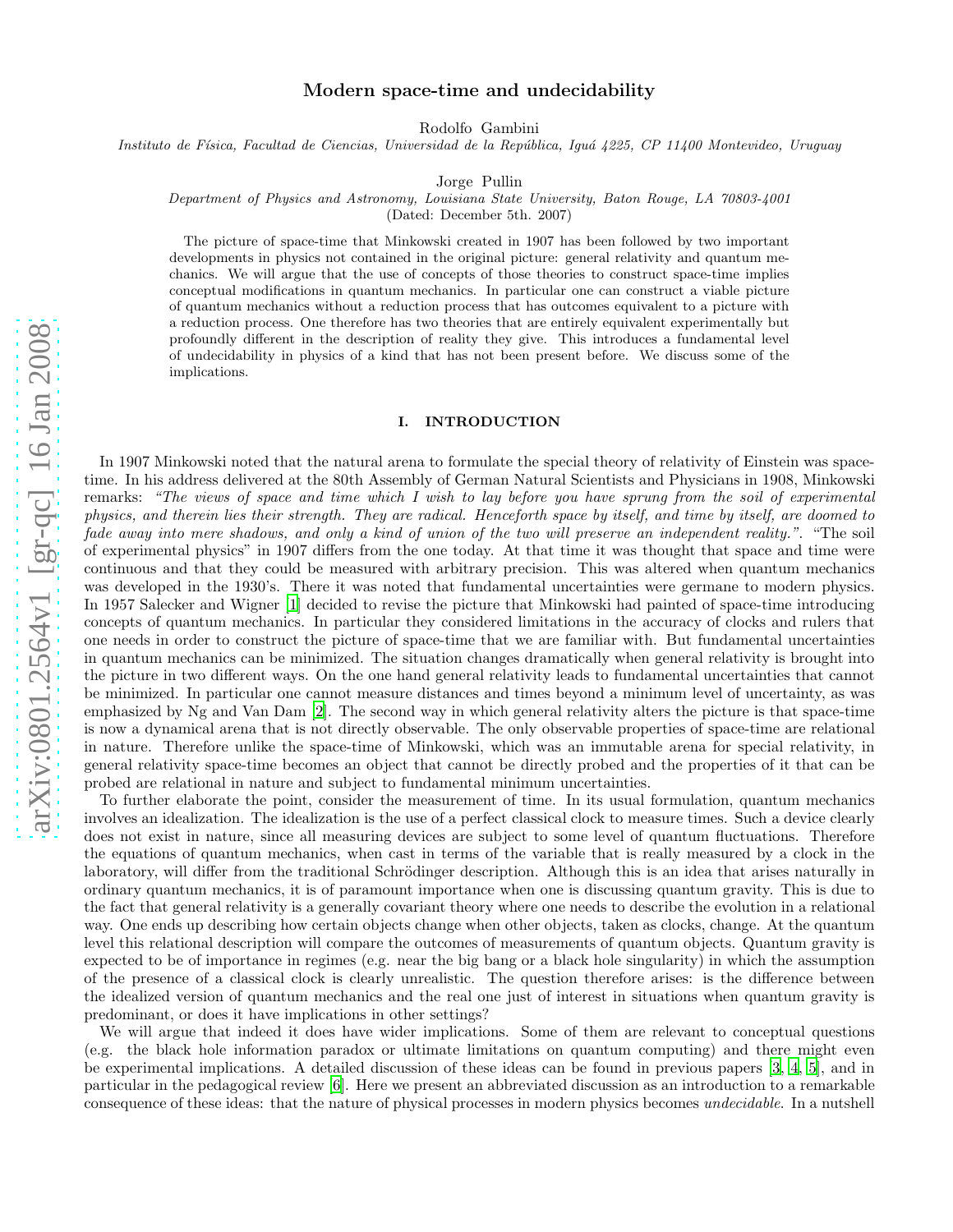we observe that when one considers fundamental limitations in the measurements of space-time, unitary quantum mechanics behaves in the same way as quantum mechanics with a reduction process. The two theories therefore become equivalent in their physical predictions, yet they are radically different in nature: in one of them quantum states are determined once and for all at the beginning of the universe and are not changed by physical events. In the other the picture is dramatically different, with quantum states constantly changing as events produces measurable outcomes. In spite of these differences, there is no experimental way to decide which of these pictures corresponds to reality. The implications of this observation philosophically are profound. They advocate what is technically known in philosophical circles as a "regularist" point of view towards the nature of physical laws, drastically different from the "necessitarian" point of view that was considered at the time of Minkowski's conception of space-time as the most natural interpretation of the role of physical laws.

The plan of this paper is as follows: in the next section we will discuss the form of the evolution equation of quantum mechanics when the time variable, used to describe it, is measured by a real clock. In section III we will consider a fundamental bound on how accurate can a real clock be and the implications it has for quantum mechanics in terms of real clocks and its consequences. Section IV discusses briefly some possible experimental implications of the proposal. Section V discusses conceptual implications in the foundations of quantum mechanics. Section VI argues that the conceptual implications leads to a new notion of undecidability in the nature of physical processes in quantum theory. We end with a discussion.

# II. QUANTUM MECHANICS WITH REAL CLOCKS

Given a physical situation we start by choosing a "clock". By this we mean a physical quantity (more precisely a set of quantities, like when one chooses a clock and a calendar to monitor periods of more than a day) that we will use to keep track of the passage of *time*. An example of such a variable could be the angular position of the hand of an analog watch. Let us denote it by  $T$ . We then identify some physical variables that we wish to study as a function of time. We shall call them generically  $O$  ("observables"). We then proceed to quantize the system by promoting all the observables and the clock variable to self-adjoint quantum operators acting on a Hilbert space. The latter is defined once a well defined inner product is chosen in the set of all physically allowed states. Usually it consists of squared integrable functions  $\psi(q)$  with q the configuration variables.

Notice that we are not in any way modifying quantum mechanics. We assume that the system has an evolution in terms of an external parameter t, which is a classical variable, given by a Hamiltonian and with operators evolving with Heisenberg's equations (it is easier to present things in the Heisenberg picture, though it is not mandatory to use it for our construction). Then the standard rules of quantum mechanics and its probabilistic nature apply.

We will call the eigenvalues of the "clock" operator  $T$  and the eigenvalues of the "observables"  $O$ . We will assume that the clock and the measured system do not interact (if one considered an interaction it would produce additional effects to the one discussed). So the density matrix of the total system is a direct product of that of the system under study and the clock  $\rho = \rho_{sys} \otimes \rho_{\rm cl}$ , and the system evolves through a unitary evolution operator that is of the tensor product form  $U = U_{\text{sys}} \otimes U_{\text{cl}}$ . The quantum states are described by a density matrices at a time t. Since the latter is unobservable, we would like to shift to a description where we have density matrices as functions of the observable time T. We define the probability that the resulting measurement of the clock variable  $T$  correspond to the value  $t$ ,

$$
\mathcal{P}_t(T) \equiv \frac{\text{Tr}\left(P_T(0)U_{\text{cl}}(t)\rho_{\text{cl}}U_{\text{cl}}(t)^{\dagger}\right)}{\int_{-\infty}^{\infty} dt \text{ Tr}\left(P_T(t)\rho_{\text{cl}}\right)},\tag{1}
$$

where  $P_T(0)$  is the projector on the eigenspace with eigenvalue T evaluated at  $t = 0$ . We note that  $\int_{-\infty}^{\infty} dt \mathcal{P}_t(T) = 1$ . We now define the evolution of the density matrix,

$$
\rho(T) \equiv \int_{-\infty}^{\infty} dt U_{\rm sys}(t) \rho_{\rm sys} U_{\rm sys}(t)^{\dagger} \mathcal{P}_t(T) \tag{2}
$$

where we dropped the "sys" subscript in the left hand side since it is obvious we are ultimately interested in the density matrix of the system under study, not that of the clock.

We have therefore ended with an "effective" density matrix in the Schrödinger picture given by  $\rho(T)$ . It is possible to reconstruct entirely in a relational picture the probabilities using this effective density matrix, for details we refer the reader to the lengthier discussion in [\[6\]](#page-6-5). By its very definition, it is immediate to see that in the resulting evolution unitarity is lost, since one ends up with a density matrix that is a superposition of density matrices associated with different t's and that each evolve unitarily according to ordinary quantum mechanics.

Now that we have identified what will play the role of a density matrix in terms of a "real clock" evolution, we would like to see what happens if we assume the "real clock" is behaving semi-classically. To do this we assume that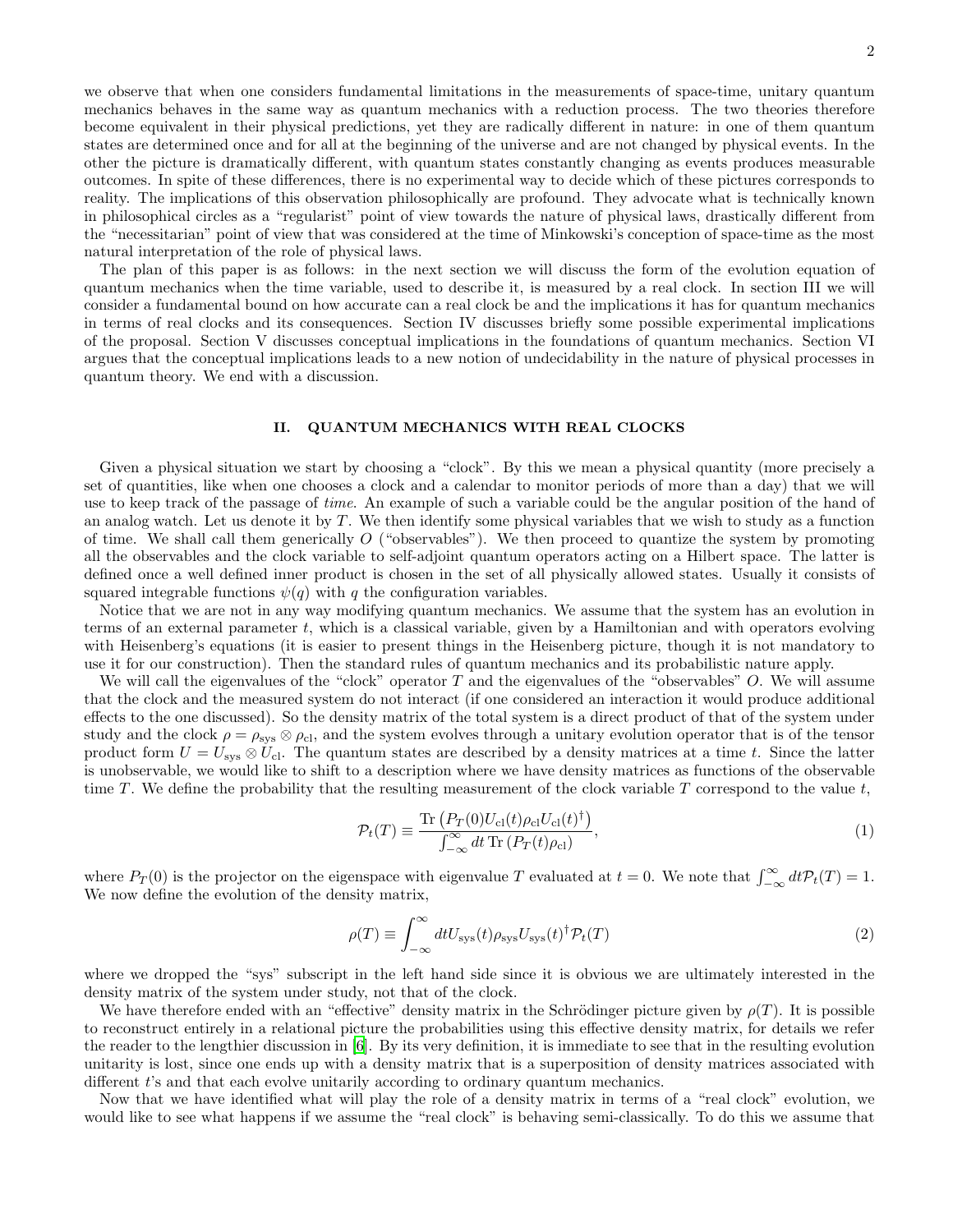$P_t(T) = f(T - T_{\text{max}}(t))$ , where f is a function that decays very rapidly for values of T far from the maximum of the probability distribution  $T_{\text{max}}$ . We refer the reader to [\[6\]](#page-6-5) for a derivation, but the resulting evolution equation for the probabilities is (in the limit in which corrections are small),

$$
\frac{\partial \rho(T)}{\partial T} = i[\rho(T), H] + \sigma(T)[H, [H, \rho(T)]].
$$
\n(3)

and the extra term is dominated by the rate of change  $\sigma(T)$  of the width of the distribution  $f(t - T_{\text{max}}(t))$ .

An equation of a form more general than this has been considered in the context of decoherence due to environmental effects, it is called the Lindblad equation. Our particular form of the equation is such that conserved quantities are automatically preserved by the modified evolution. Other mechanisms of decoherence coming from a different set of effects of quantum gravity have been criticized in the past because they fail to conserve energy [\[7](#page-6-6)]. It should be noted that Milburn arrived at a similar equation as ours from different assumptions [\[8\]](#page-6-7). Egusquiza, Garay and Raya derived a similar expression from considering imperfections in the clock due to thermal fluctuations [\[9](#page-6-8)]. It is to be noted that such effects will occur in addition to the ones we discuss here. Corrections to the Schrödinger equation from quantum gravity have also been considered in the context of WKB analyses [\[10\]](#page-6-9). Considering time as a quantum variable has also been discussed by Bonifacio [\[11](#page-6-10)] with a formulation somewhat different than ours but with similar conclusions.

Another point to be emphasized, particularly in the context of a volume celebrating Minkowski's contributions, is that our approach has been quite naive in the sense that we have kept the discussion entirely in terms of non-relativistic quantum mechanics with a unique time across space. It is clear that in addition to the decoherence effect we discuss here, there will also be decoherence spatially due to the fact that one cannot have clocks perfectly synchronized across space and also that there will be fundamental uncertainties in the determination of spatial positions. This, together with the issue of the Lorentz invariance of the predictions, is discussed in some detail in our paper [\[12\]](#page-6-11).

#### III. FUNDAMENTAL LIMITS TO REALISTIC CLOCKS

We have established that when we study quantum mechanics with a physical clock (a clock that includes quantum fluctuations), unitarity is lost, conserved quantities are still preserved, and pure states evolve into mixed states. All this in spite of the fact that the underlying theory is unitary as usual. The effects are more pronounced the worse the clock is. Which raises the question: is there a fundamental limitation to how good a clock can be? This question was first addressed by Salecker and Wigner [\[1](#page-6-0)]. Their reasoning went as follows: suppose we want to build the best clock we can. We start by insulating it from any interactions with the environment. An elementary clock can be built by considering a photon bouncing between two mirrors. The clock "ticks" every time the photon strikes one of the mirrors. Such a clock, even completely isolated from any environmental effects, develops errors. The reason for them is that by the time the photon travels between the mirrors, the wavefunctions of the mirrors spread. Therefore the time of arrival of the photon develops an uncertainty. Salecker and Wigner calculated the uncertainty to be  $\delta t \sim \sqrt{t/M}$  where M is the mass of the mirrors and t is the time to be measured (we are using units where  $\hbar = c = 1$ and therefore mass is measured in 1/second). The longer the time measured the larger the error. The larger the mass of the clock, the smaller the error.

So this tells us that one can build an arbitrarily accurate clock just by increasing its mass. However, Ng and Van Dam [\[2](#page-6-1)] pointed out that there is a limit to this. Basically, if one piles up enough mass in a concentrated region of space one ends up with a black hole. Some readers may ponder why do we need to consider a concentrated region of space. The reason is that if we allow the clock to be more massive by making it bigger, it also deteriorates its performance (see the discussion in [\[13](#page-6-12)] in response to [\[14](#page-7-0)]).

A black hole can be thought of as a clock since it is an oscillator. In fact it is the "fastest" oscillator one can have, and therefore the best clock for a given size. It has normal modes of vibration that have frequencies that are of the order of the light travel time across the Schwarzschild radius of the black hole. (It is amusing to note that for a solar sized black hole the frequency is in the kilohertz range, roughly similar to that of an ordinary bell). The more mass in the black hole, the lower the frequency, and therefore the worse its performance as a clock. This therefore creates a tension with the argument of Salecker and Wigner, which required more mass to increase the accuracy. This indicates that there actually is a "sweet spot" in terms of the mass that minimizes the error. Given a time to be measured, light traveling at that speed determines a distance, and therefore a maximum mass one could fit into a volume determined by that distance before one forms a black hole. That is the optimal mass. Taking this into account one finds that the best accuracy one can get in a clock is given by  $\delta T \sim T_{\text{Planck}}^{2/3} T^{1/3}$  where  $t_{\text{Planck}} = 10^{-44} s$  is Planck's time and T is the time interval to be measured. This is an interesting result. On the one hand it is small enough for ordinary times that it will not interfere with most known physics. On the other hand is barely big enough that one might contemplate experimentally testing it, perhaps in future years.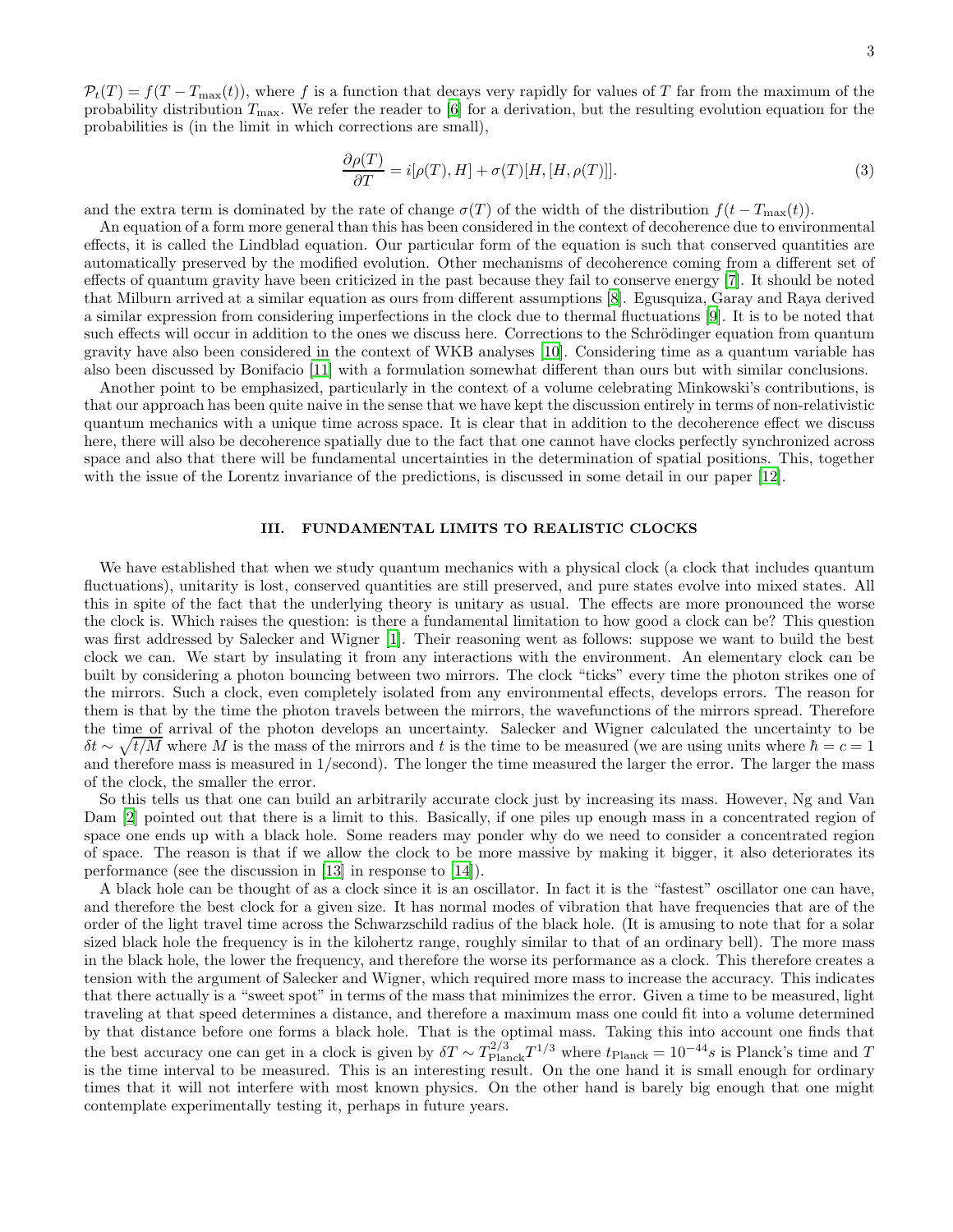With this absolute limit on the accuracy of a clock we can quickly work out an expression for the  $\sigma(T)$  that we discussed in the previous section [\[5,](#page-6-4) [15](#page-7-1)]. It turns out to be  $\sigma(T) = \left(\frac{T_{\text{Planck}}}{T_{\text{max}}-T}\right)^{1/3} T_{\text{Planck}}$ . With this estimate of the absolute best accuracy of a clock, we can work out again the evolution of the density matrix for a physical system in the energy eigenbasis. One gets n

$$
\rho(T)_{nm} = \rho_{nm}(0)e^{-i\omega_{nm}T}e^{-\omega_{nm}^2T_{\text{Planck}}^{4/3}T^{2/3}}.
$$
\n(4)

So we conclude that *any* physical system that we study in the lab will suffer loss of quantum coherence at least at the rate given by the formula above. This is a fundamental inescapable limit. A pure state inevitably will become a mixed state due to the impossibility of having a perfect classical clock in nature.

#### IV. POSSIBLE EXPERIMENTAL IMPLICATIONS

Given the conclusions of the previous section, one can ask what are the prospects for detecting the fundamental decoherence we propose. At first one would expect them to be dim. It is, like all quantum gravitational effects, an "order Planck" effect. But it should be noted that the factor accompanying the Planck time can be rather large. For instance, if one would like to observe the effect in the lab one would require that the decoherence manifest itself in times of the order of magnitude of hours, perhaps days at best. That requires energy differences of the order of  $10^{10}eV$  in the Bohr frequencies of the system. Such energy differences can only be achieved in "Schrödinger cat" type experiments, but are not outrageously beyond our present capabilities. Among the best candidates today are Bose–Einstein condensates, which can have  $10^6$  atoms in coherent states. However, it is clear that the technology is still not there to actually detect these effects, although it could be possible in forthcoming years.

A point that could be raised is that atomic clocks currently have an accuracy that is less than a decade of orders of magnitude worse than the absolute limit we derived in the previous section. Couldn't improvements in atomic clock technology actually get better than our supposed absolute limit? This seems unlikely. When one studies in detail the most recent proposals to improve atomic clocks, they require the use of entangled states [\[16\]](#page-7-2) that have to remain coherent. Our effect would actually prevent the improvement of atomic clocks beyond the absolute limit!

Finally, if one has doubts about the effect's existence, one must recall that one can make it arbitrarily large just by picking a lousy clock. This is of course, not terribly interesting and is not what is normally done in physics labs. But it should be noted that experiments of Rabi oscillations in rubidium atoms measure certain correlations which can be interpreted as having the atom work as a lousy clock. The oscillations show experimentally the exponential decay we discuss. See Bonifacio et al. [\[17\]](#page-7-3) for a discussion.

#### V. CONCEPTUAL IMPLICATIONS

The fact that pure states evolve naturally into mixed states has conceptual implications in at least three interesting areas of physics. The first two we have discussed before so we only mention them for completeness and to refer the reader to previous papers: the black hole information paradox [\[5](#page-6-4), [15\]](#page-7-1) and quantum computation [\[18\]](#page-7-4). The third area where the effects we discussed could be of interest are in foundational issues in quantum mechanics, in particular, the measurement problem. We will now expand a bit on what we mean by this.

The measurement problem in quantum mechanics is related to the fact that in ordinary quantum mechanics the measurement apparatus is assumed to be always in an eigenstate after a measurement has been performed. The usual explanation [\[19\]](#page-7-5) for this is that there exists interaction with the environment. This selects a preferred basis, i.e., a particular set of quasi-classical states that commute, at least approximately, with the Hamiltonian governing the system-environment interaction. Since the form of the interaction Hamiltonians usually depends on familiar "classical" quantities, the preferred states will typically also correspond to the small set of "classical" properties. Decoherence then quickly damps superpositions between the localized preferred states when only the system is considered. This is taken as an explanation of the appearance to a local observer of a "classical" world of determinate, "objective" (robust) properties.

There are two main problems with such a point of view. The first one is how is one to interpret the local suppression of interference in spite of the fact that the total state describing the system-environment combination retains full coherence. One may raise the question whether retention of the full coherence could ever lead to empirical conflicts with the ascription of definite values to macroscopic systems. The usual point of view is that it would be very difficult to reconstruct the off diagonal elements of the density matrix in practical circumstances. However, at least as a matter of principle, one could indeed reconstruct such terms (the evolution of the whole system remains unitary [\[20\]](#page-7-6))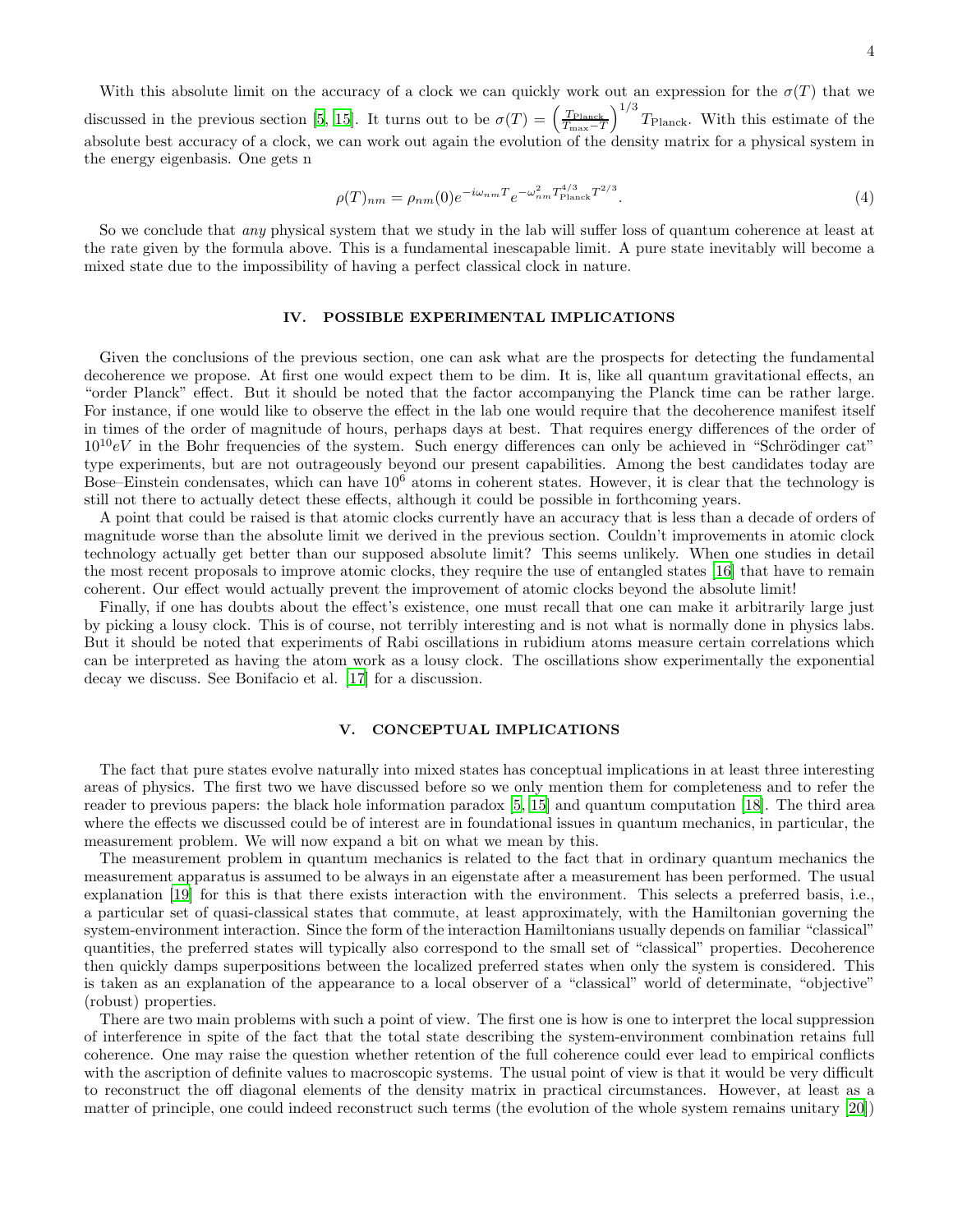by "waiting long enough". The second problem is that even if the state ends up being "quasi-diagonal" in the preferred basis of the measurement device, this is not necessarily a completely satisfactory solution to the measurement problem. This is known as the "and-or" problem. As Bell [\[21](#page-7-7)] put it "if one were not actually on the lookout for probabilities, ... the obvious interpretation of even  $\rho'$  [the reduced density matrix] would be that the system is in a state in which various  $|\Psi_m>$ 's coexist:

$$
|\Psi_1 \rangle \langle \Psi_1 | \quad \text{and} \quad |\Psi_2 \rangle \langle \Psi_2 | \quad \text{and} \quad \dots \tag{5}
$$

This is not at all a *probability* interpretation, in which the different terms are seen not as *coexisting* but as *alternatives.*" We will return on this point when we introduce our idea of undecidability later in this paper.

Our mechanism of fundamental decoherence could contribute to the understanding of the two problems mentioned above. In the usual system-environment interaction the off-diagonal terms of the density matrix oscillate as a function of time. Since the environment is usually considered to contain a very large number of degrees of freedom, the common period of oscillation for the off-diagonal terms to recover non-vanishing values is very large, in many cases larger than the life of the universe. This allows to consider the problem solved in practical terms. When one adds in the effect we discussed, since it suppresses exponentially the off-diagonal terms, one never has the possibility that the off-diagonal terms will see their initial values restored, no matter how long one waits.

To analyze the implications of the use of real clocks in the measurement problem, we will discuss in some detail an example. In spite of the universality of the loss of coherence we introduced, it must be studied in specific examples of increasing level of realism. The simplest example we can think of is due to Zurek [\[22](#page-7-8)]. This simplified model does not have all the effects of a realistic one, yet it exhibits how the information is transferred from the measuring apparatus to the environment. The model consists of taking a spin one-half system that encodes the information about the microscopic system plus the measuring device. A basis in its two dimensional Hilbert space will be denoted by  $\{ |+ \rangle, |-\rangle \}$ . The environment is modeled by a bath of many similar two-state systems called atoms. There are N of them, each denoted by an index k and with associated two dimensional Hilbert space  $\{+ >_k, |->_k\}$ . The dynamics is very simple, when there is no coupling with the environment the two spin states have the same energy, which is taken to be 0. All the atoms have zero energy as well in the absence of coupling. The whole dynamics is contained in the coupling, given by the following interaction Hamiltonian

$$
H_{\rm int} = \hbar \sum_{k} \left( g_k \sigma_z \otimes \sigma_z^k \otimes \prod_{j \neq k} I_j \right). \tag{6}
$$

In this notation  $\sigma_z$  is analogous to a Pauli spin matrix. It has eigenvalues +1 for the spin eigenvector  $|+>$  and  $-1$ for  $|->$ ; it acts as the identity operator on all the atoms of the environment. The operators  $\sigma_z^k$  are similar, each acts like a Pauli matrix on the states of the specific atom k and as the identity upon all the other atoms and the spin.  $I_j$  denotes the identity matrix acting on atom j and  $g_k$  is the coupling constant that has dimensions of energy and characterizes the coupling energy of one of the spins  $k$  with the system. In spite of the abstract character of the model, it can be thought of as providing a sketchy model of a photon propagating in a polarization analyzer.

Starting from a normalized initial state

$$
|\Psi(0)\rangle = (a|+ \rangle + b|-\rangle) \prod_{k=1}^{N} \otimes [\alpha_k|+ \rangle_k + \beta_k|-\rangle_k],
$$
\n(7)

it is easy to solve the Schroedinger equation and one gets for the state at the time  $t$ ,

$$
|\Psi(t)\rangle = a|+\rangle \prod_{k=1}^{N} \otimes [\alpha_k \exp(i g_k t)|+\rangle_k + \beta_k \exp(-ig_k t)|-\rangle] \tag{8}
$$

$$
+b|-\rangle \prod_{k=1}^{N} \otimes [\alpha_k \exp(-ig_k t)|+\rangle_k + \beta_k \exp(i g_k t)|-\rangle].
$$

Writing the complete density operator  $\rho(t) = |\Psi(t) \rangle \langle \Psi(t)|$ , one can take its trace over the environment degrees of freedom to get the reduced density operator,

$$
\rho_c(t) = |a|^2|+><+|+|b|^2|-><-|+z(t)ab^*|+><-|+z^*(t)a^*b|-><+|,
$$
\n(9)

where

$$
z(t) = \prod_{k=1}^{N} \left[ \cos(2g_k t) + i \left( |\alpha_k|^2 - |\beta_k|^2 \right) \sin(2g_k t) \right].
$$
 (10)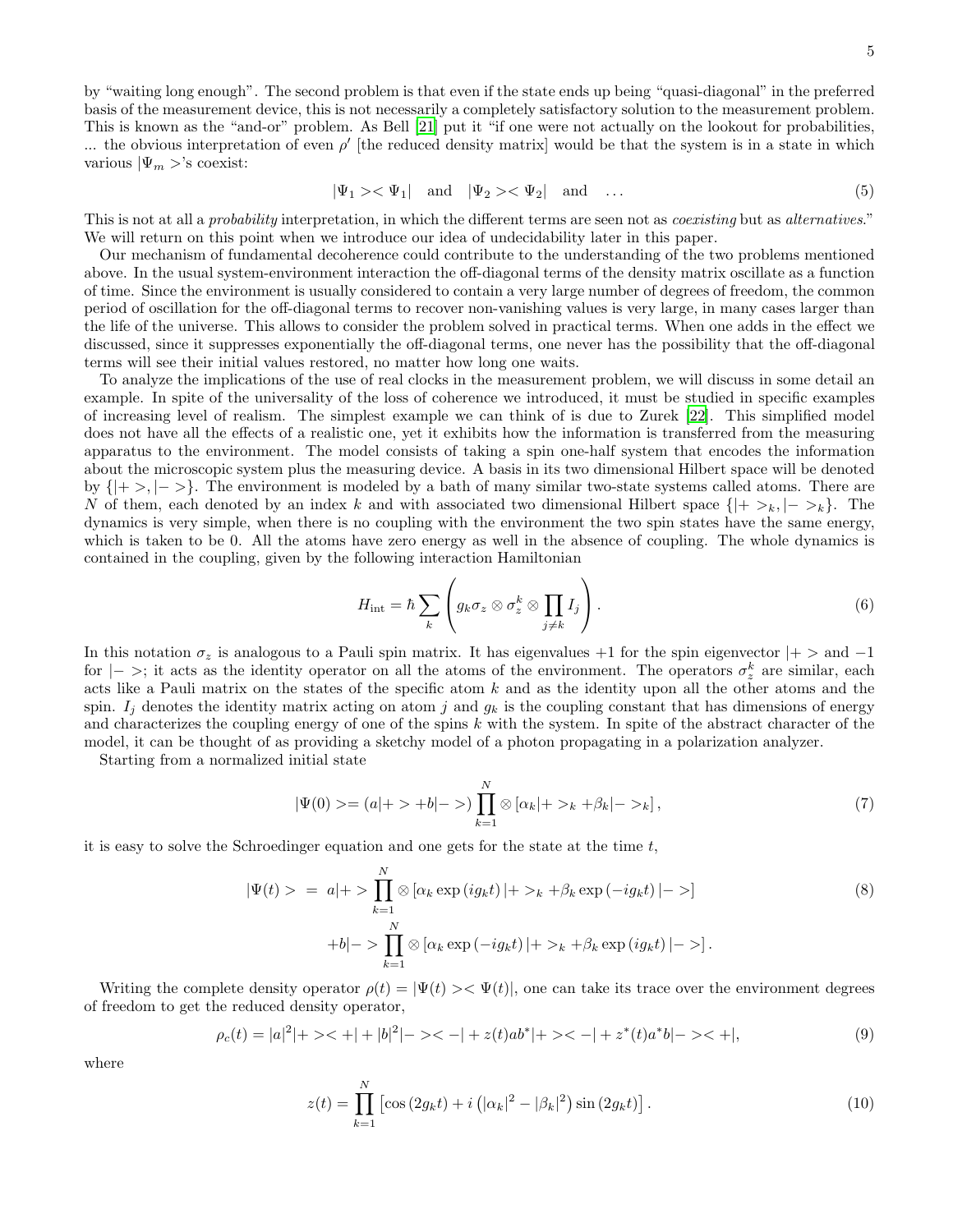The complex number  $z(t)$  controls the value of the non-diagonal elements. If this quantity vanishes the reduced density matrix  $\rho_c$  would correspond to a totally mixed state ("proper mixture"). That would be the desired result, one would have several classical outcomes with their assigned probabilities. However, although the expression we obtained vanishes quickly assuming the  $\alpha$ 's and  $\beta$ 's take random values, it behaves like a multiperiodic function, i.e. it is a superposition of a large number of periodic functions with different frequencies. Therefore this function will retake values arbitrarily close to the initial value for sufficiently large times. This implies that the apparent loss of information about the non-diagonal terms reappears if one waits a long enough time. This problem is usually called "recurrence of coherence". The characteristic time for these phenomena is proportional to the factorial of the number of involved frequencies. Although this time is usually large, perhaps exceeding the age of the universe, at least in principle it implies that the measurement process does not correspond to a change from a pure to a mixed state in a fundamental way.

The above derivation was done using ordinary quantum mechanics in which one assumes an ideal clock is used to measure time. If one re-does the derivation using the effective equation we derived for quantum mechanics with real clocks one gets the same expression for  $z(t)$  except that it is multiplied by  $\prod_k \exp\left(-(2g_k)^2 T_{\text{Planck}}^{4/3} t^{2/3}\right)$ . That means that asymptotically the off diagonal terms indeed vanish, the function  $z(t)$  is not periodic anymore. Although the exponential term decreases slowly with time, the fact that there is a product of them makes the effect quite relevant.

Therefore we see that the inclusion of real clocks makes impossible the observation of "revivals" in systems where the measurement process leads to observable outcomes. The observation of "revivals" not only is very difficult to observe in a practical sense due to the length of time that elapses between revivals, but becomes unobservable due to fundamental reasons, irrespective of the advanced level of the technology used for the observations. As a consequence the revivals are not a means to determine if global coherence in the total system has been preserved or if there has been a change in the state of the measurement system.

Revivals are not the only possible manifestation of the total unitary evolution of the system when an observation of a given result is made in the system. Other experiments have been proposed. These are also of considerable practical difficulty since they involve measurements of the total system. For example, d'Espagnat [\[23\]](#page-7-9) has proposed a technique based on the observation of constant of the motion of the total system. Such constants of the motion take different values if the reduction process has happened or not. These experiments require the construction of macroscopic ensembles including the environment prepared in the same state and subsequent measurements of each of the degrees of freedom involved. The concrete models proposed [\[23\]](#page-7-9) for these types of experiments are highly idealized, ignoring interactions between the degrees of freedom of the environment and their individual evolution. The free Hamiltonians of the environment and the measuring apparatus is assumed zero. In these models the loss of unitarity due to real clocks appears to be insufficient to eliminate all possibilities of distinguishing between a reduction and a unitary evolution in an observable process due to the fact that one would be dealing with a constant of the motion. Preliminary analyses of concrete implementations of these ideas in more realistic models lead us to believe that the loss of spatial coherence and dispersion during evolution of the wavefunctions of the component degrees of freedom and the back reaction of the measuring device on the system [\[24](#page-7-10)] plus the evolution of the measuring device appear to imply that the observation of the relevant observables is impossible. We are currently studying some of these models and will report elsewhere on the details.

#### VI. UNDECIDABILITY AND THE LAWS OF PHYSICS

We have shown that quantum mechanics with and without an explicit mechanism for state reduction yield the same physical predictions. There are good reasons to consider that it is experimentally impossible to distinguished between two alternative situations, the one resulting from a unitary evolution of the system plus the environment and the other one where the system plus the measuring device undergo an abrupt change of state. There are therefore two complete logical structures that yield the same predictions and therefore one cannot decide experimentally which one "corresponds to reality". This is what we refer to as "undecidability".

The concept of undecidability in physics was also discussed by Wolfram [\[25](#page-7-11)] in a different context, although not totally disconnected from the one we introduce here. He refers to the undecidability of computational nature about the outcome of a physical process. There exist physical processes whose outcome is not predictable. The optimum computational process to determine the outcome is the physical process itself. In this sense we could speak of undecidability in the outcome of a process. This type of undecidability is weaker than the one we are discussing, since the issues can be decided just by waiting till the outcome occurs. The undecidability we are referring to does not refer to the outcome of a process but to the nature of the process.

In philosophy there are different attitudes that have been taken towards the physical laws of nature (see for instance [\[26](#page-7-12)]). One of them is the "regularity theory"; in it, the laws of physics are statements about uniformities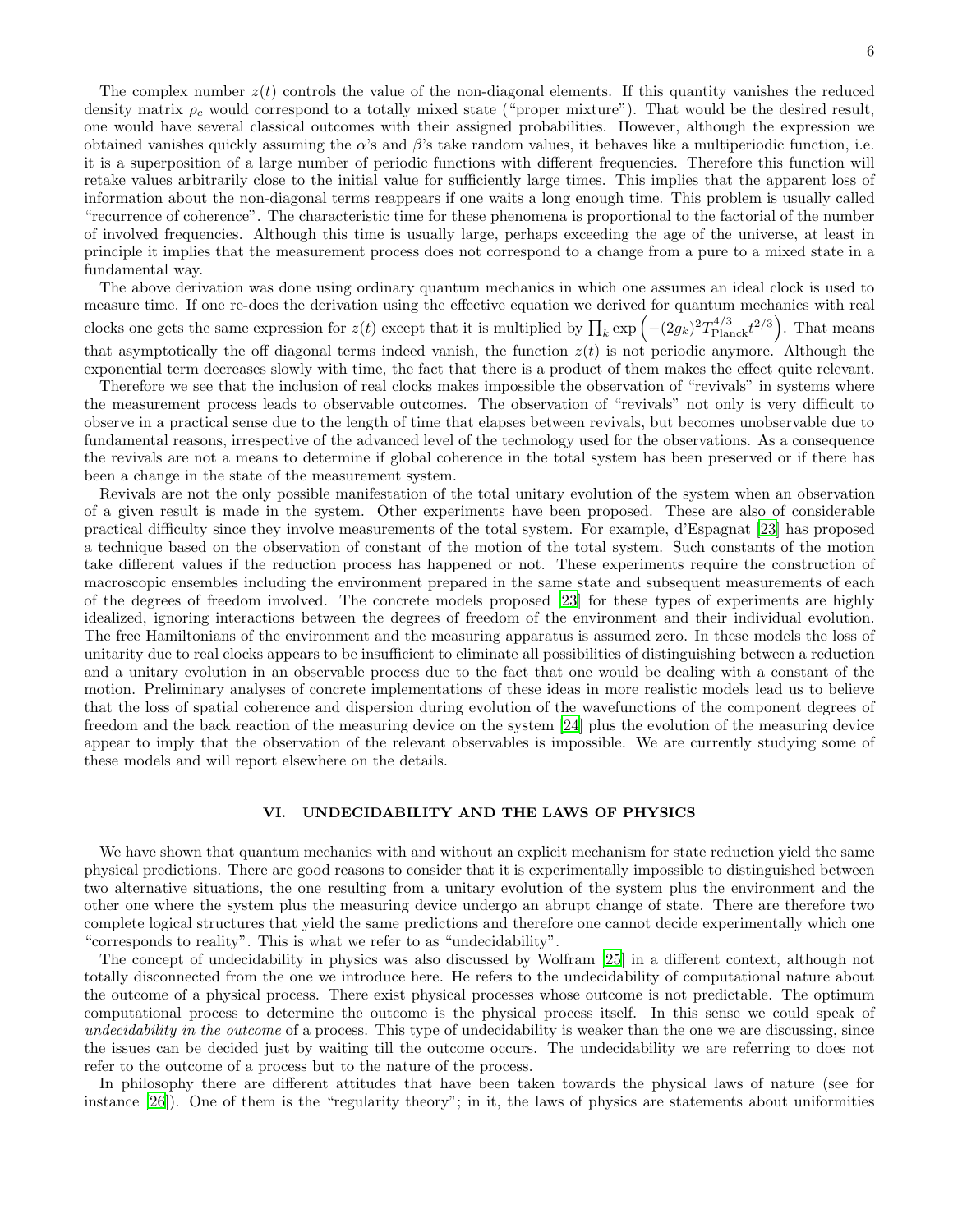or regularities of the world and therefore are just "convenient descriptions" of the world. The laws of physics are dictated by a preexisting world and are a representation of our ability to describe the world. Another point of view is the "Necessitarian theory". There laws of nature are "principles" which govern the natural phenomena, that is, the world "obeys" the laws of nature. The presence of the undecidability we point out suggests strongly that the "regularity theory" point of view is more satisfactory.

If one takes seriously the regularity point of view one can ponder about the nature of reality. Does the physical world have a reduction process, does it not, or does it depend on the case? In the case in which there is no reduction process, in the Heisenberg picture the state of a system is given and eternal. If there is a reduction process the state changes every time there is an event resulting in a measurement. The third possibility, which is suggested by the undecidability, is that the system may choose between behaving as if there is a reduction process or not. This would add to the well known probabilistic freedom of quantum systems characterized by the free will theorem of Conway and Kochen [\[27](#page-7-13)] another one characterized by two alternative behaviors in relation to the rest of the universe. That is, after the observation of the event either the system simply behaves as if it were part of the universe and its state were that of the universe or if as its state would be given by the reduction postulate. In the first case the system would keep its entanglement with the rest of the universe (i.e. the environment), in the second it will lose its entanglement.

If one adopts what is probably the most attractive view that considers that the universe always evolves unitarily and therefore quantum states are determined once and for all no matter what is the chosen behavior of the subsystem under observation one needs to face the problem of when do events happen in such a framework. Our point of view is that an event occurs when the experimental distinction between coexisting or exclusionary alternatives becomes undecidable, since in that instant the predictions of the laws of physics are not altered by the possible reduction of the state of the system associated with the information acquired when the event takes place.

#### VII. DISCUSSION

We have argued that the use of realistic clocks in quantum mechanics implies that pure states evolve into mixed states in spite of the fact that the underlying equations of quantum mechanics are unitary. The effect is further compounded if one allows realistic rulers to measure distances and the formulation can be made Lorentz covariant. This alters fundamentally the picture of space-time as a static fixed entity that was first introduced by Minkowski. Conceptually, it also has profound implications since it allows to construct a quantum mechanics without the introduction of a reduction process that nevertheless has the same predictions as ordinary quantum mechanics with a reduction process. The nature of physical processes is therefore undeterminate in a novel and fundamental way that adds itself to other previous proposals of undecidability in physics.

### VIII. ACKNOWLEDGEMENTS

This work was supported in part by grants NSF-PHY0650715, and by funds of the Horace C. Hearne Jr. Institute for Theoretical Physics, FQXi, PEDECIBA (Uruguay) and CCT-LSU.

- <span id="page-6-0"></span>[1] E. Wigner, Rev. Mod. Phys. 29, 255 (1957).
- <span id="page-6-1"></span>[2] Y. J. Ng and H. van Dam, Annals N. Y. Acad. Sci. 755, 579 (1995) [\[arXiv:hep-th/9406110\]](http://arxiv.org/abs/hep-th/9406110); Mod. Phys. Lett. A 9, 335 (1994); see also F. Károlhyázy, A. Frenkel, B. Lukács in "Quantum concepts in space and time" R. Penrose and C. Isham, editors, Oxford University Press, Oxford (1986).
- <span id="page-6-2"></span>[3] R. Gambini, R. Porto, J. Pullin, Class. Quant. Grav. 21, L51 (2004) [\[arXiv:gr-qc/0305098\]](http://arxiv.org/abs/gr-qc/0305098).
- <span id="page-6-3"></span>[4] R. Gambini, R. Porto, J. Pullin, New J. Phys. 6, 45 (2004) [\[arXiv:gr-qc/0402118\]](http://arxiv.org/abs/gr-qc/0402118).
- <span id="page-6-4"></span>[5] R. Gambini, R. Porto, J. Pullin, Braz. J. Phys. 35, 266 (2005) [\[arXiv:gr-qc/0501027\]](http://arxiv.org/abs/gr-qc/0501027).
- <span id="page-6-5"></span>[6] R. Gambini, R. Porto and J. Pullin, Gen. Rel. Grav. 39, 1143 (2007) [\[arXiv:gr-qc/0603090\]](http://arxiv.org/abs/gr-qc/0603090).
- <span id="page-6-6"></span>[7] See for instance J. Ellis, J. Hagelin, D.V. Nanopoulos, and M. Srednicki, Nucl. Phys. B241 (1984) 381; T. Banks, M.E. Peskin, and L. Susskind, Nucl. Phys. B244 (1984) 125.
- <span id="page-6-7"></span>[8] G. J. Milburn, Phys. Rev **A44**, 5401 (1991).
- <span id="page-6-8"></span>[9] I. Egusquiza, L. Garay, J. Raya, Phys. Rev. A59, 3236 (1999) [\[arXiv:quant-ph/9811009\]](http://arxiv.org/abs/quant-ph/9811009).
- <span id="page-6-9"></span>[10] C. Kiefer, T. Singh, Phys. Rev. **D44**, 1061 (1991).
- <span id="page-6-10"></span>[11] R. Bonifacio, Nuo. Cim. D114, 473 (1999).
- <span id="page-6-11"></span>[12] R. Gambini, R. A. Porto and J. Pullin, Int. J. Mod. Phys. D 15, 2181 (2006) [\[arXiv:gr-qc/0611148\]](http://arxiv.org/abs/gr-qc/0611148).
- <span id="page-6-12"></span>[13] Y. J. Ng and H. van Dam, Class. Quant. Grav. 20, 393 (2003) [\[arXiv:gr-qc/0209021\]](http://arxiv.org/abs/gr-qc/0209021).